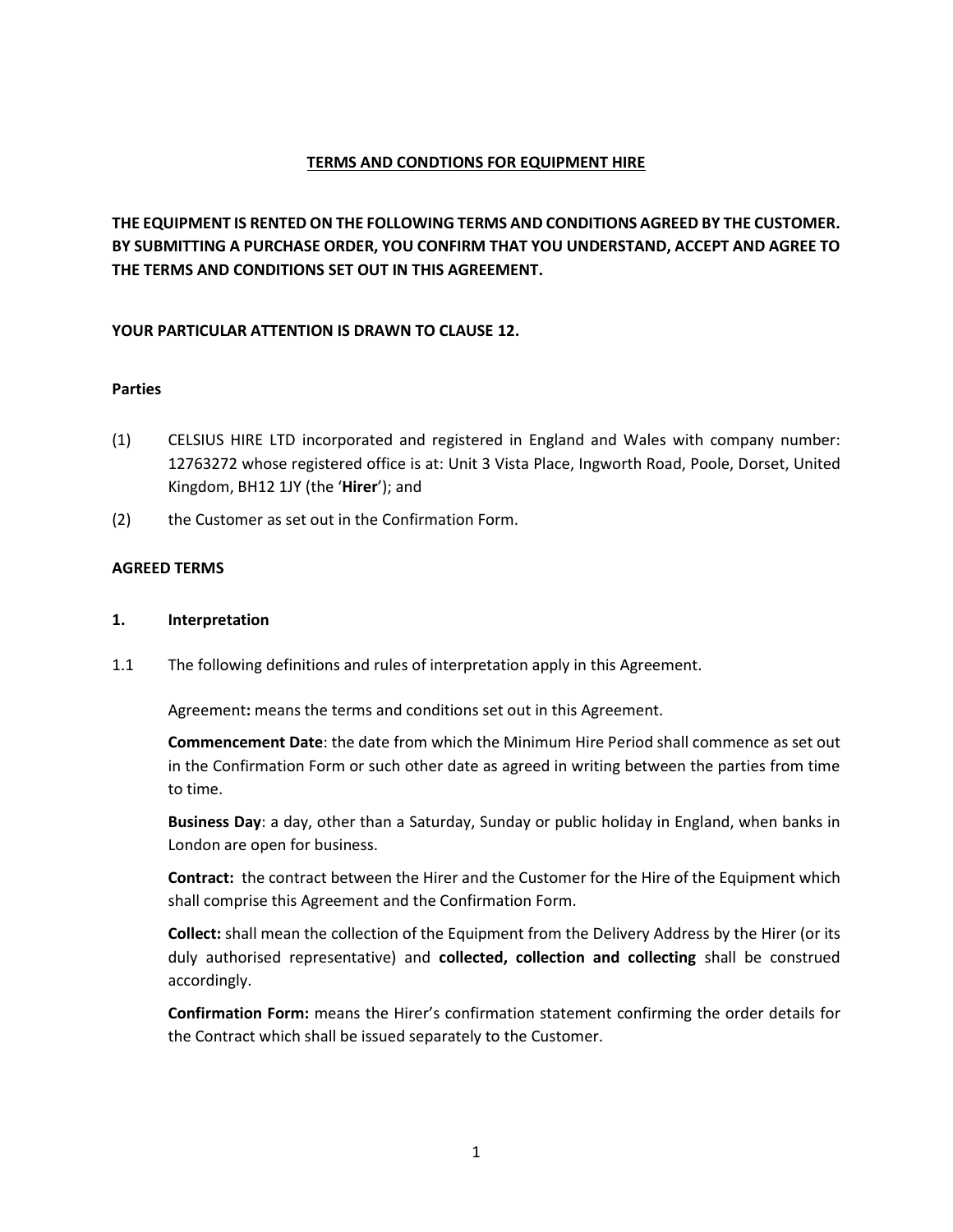**Delivery**: the transfer of physical possession of the Equipment from the Hirer (or its representative or contractor) to the Customer at the Delivery Address and **delivered and delivery** shall be construed accordingly.

**Delivery Address**: the Customer's premises at which the Equipment is to be located as set out in the Confirmation Form.

**Delivery Date**: the date on which the Equipment is Delivered by the Hirer to the Delivery Address or Collected by the Customer from the Hirer's site. The Hire Period, as set out in the Confirmation Form, shall commence on the Delivery Date, unless agreed otherwise by the Hirer.

**Dry Hire:** means the hire of the Equipment without installation by the Hirer.

**Equipment**: the items of equipment listed in the Confirmation Form, all substitutions, replacements or renewals of such equipment and all related accessories, manuals and instructions provided for it.

**Hire Period**: has the meaning given to it in clause 4.3.

**Hirer's Site**: the Hirer's offices or warehouses or such other address of the Hirer as notified to the Customer from time to time.

**Minimum Hire Period**: means the period of hire of the Equipment as set out in the Confirmation Form and pursuant to [clause 4](#page-4-0).

**Pick**-**Up:** means the pick-up of the Equipment by the Customer from the Hirer's Site.

**Purchase** Order**:** the Customer's order for the Goods, as set out in the Customer's purchase order form.

**Rental Payments**: the consideration payable by the Customer in exchange for hire of the Equipment, the amount of which is as set out in the Confirmation Form.

**Risk Period**: the period during which the Equipment is at the sole of the risk of the Customer as set out i[n clause 9.2.](#page-9-0)

**Total Loss**: due to the Customer's default the Equipment is, in the Hirer's sole and absolute discretion or the sole and absolute discretion of the Hirer's insurer(s), damaged beyond repair, lost, stolen, seized or confiscated.

**VAT**: value added tax or any equivalent tax chargeable in the UK or elsewhere.

- 1.2 Clause and paragraph headings shall not affect the interpretation of this Agreement.
- 1.3 A **person** includes a natural person, corporate or unincorporated body (whether or not having separate legal personality) and that person's legal and personal representatives, successors and permitted assigns.
- 1.4 The Confirmation Form forms part of the Contract and any reference to the Contract includes the Confirmation Form.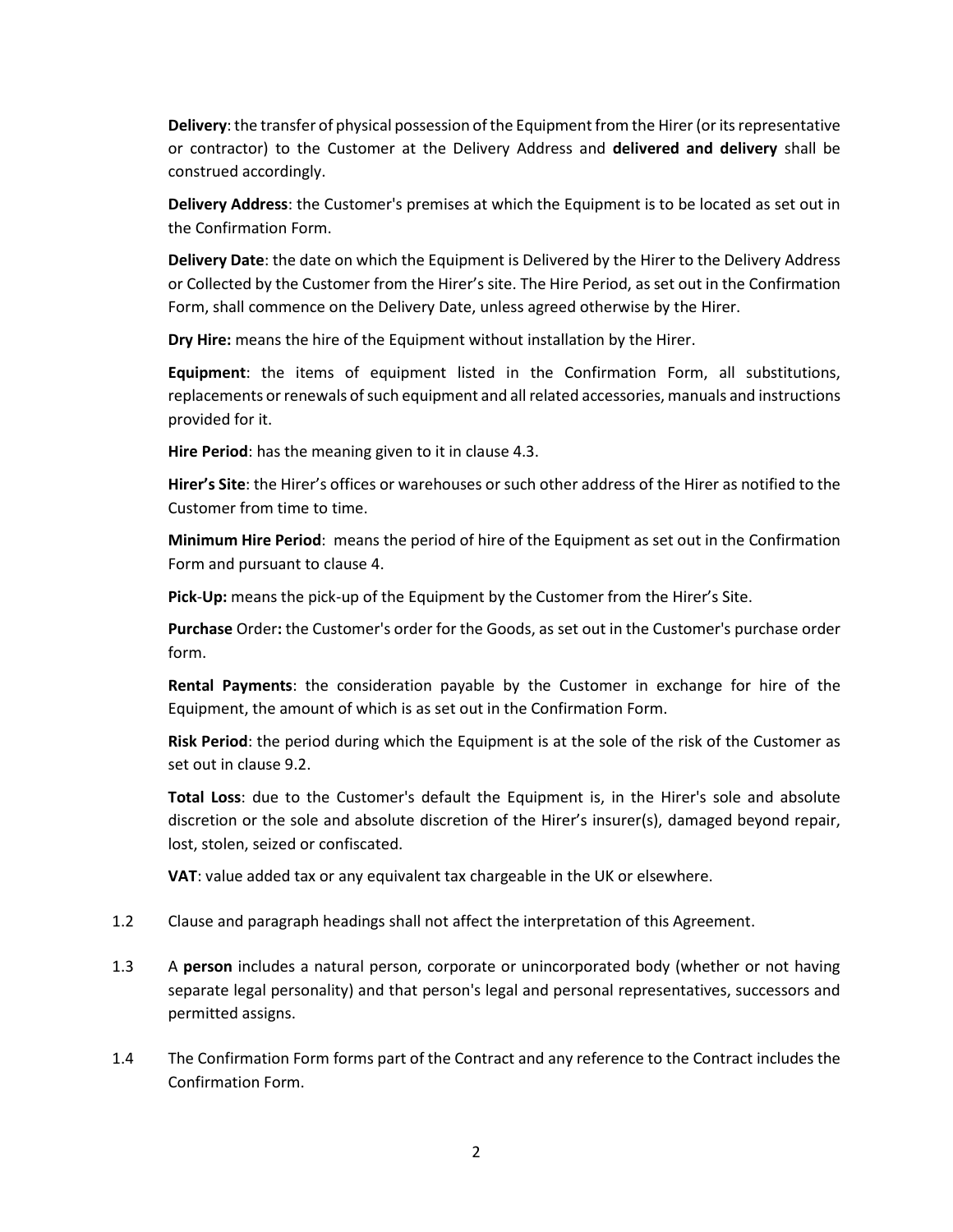- 1.5 Unless the context otherwise requires, words in the singular shall include the plural and, in the plural, shall include the singular.
- 1.6 Unless expressly provided otherwise in this Agreement, reference to legislation, a legislative provision or subordinate legislation is a reference to it as amended, extended or re-enacted from time to time.
- 1.7 A reference to **writing** or **written** includes email.
- 1.8 Any obligation on a party not to do something includes an obligation not to allow that thing to be done.
- 1.9 A reference to **this Agreement** or to any other agreement or document referred to in this Agreement is a reference to this Agreement or such other agreement or document as varied or novated (in each case, other than in breach of the provisions of this Agreement) from time to time.
- 1.10 Any words following the terms **including**, **include**, **in particular**, **for example** or any similar expression shall be construed as illustrative and shall not limit the sense of the words, description, definition, phrase or term preceding those terms.

## **2. Equipment Hire**

- 2.1 The Hirer shall hire the Equipment to the Customer for use at the Delivery Address only subject to the terms and conditions of the Contract.
- 2.2 The Hirer shall not, other than in the exercise of its rights under this Agreement or applicable law, interfere with the Customer's quiet possession of the Equipment during the Hire Period.
- 2.3 Any samples, drawings, descriptive matter or advertising produced by the Hirer and any descriptions or illustrations contained in the Hirer's website, catalogues or brochures are produced for the sole purpose of giving an approximate idea of the Equipment referred to in them. They shall not form part of the Contract nor have any contractual force.
- 2.4 This Agreement applies to the Contract to the exclusion of any other terms that the Customer seeks to impose or incorporate, or which are implied by law, trade custom, practice or course of dealing.
- 2.5 A quotation for the hire of the Equipment given by the Hirer shall not constitute an offer. A quotation shall only be valid for a period of 30 Days from its date of issues provide this has not been previously withdrawn by the Hirer.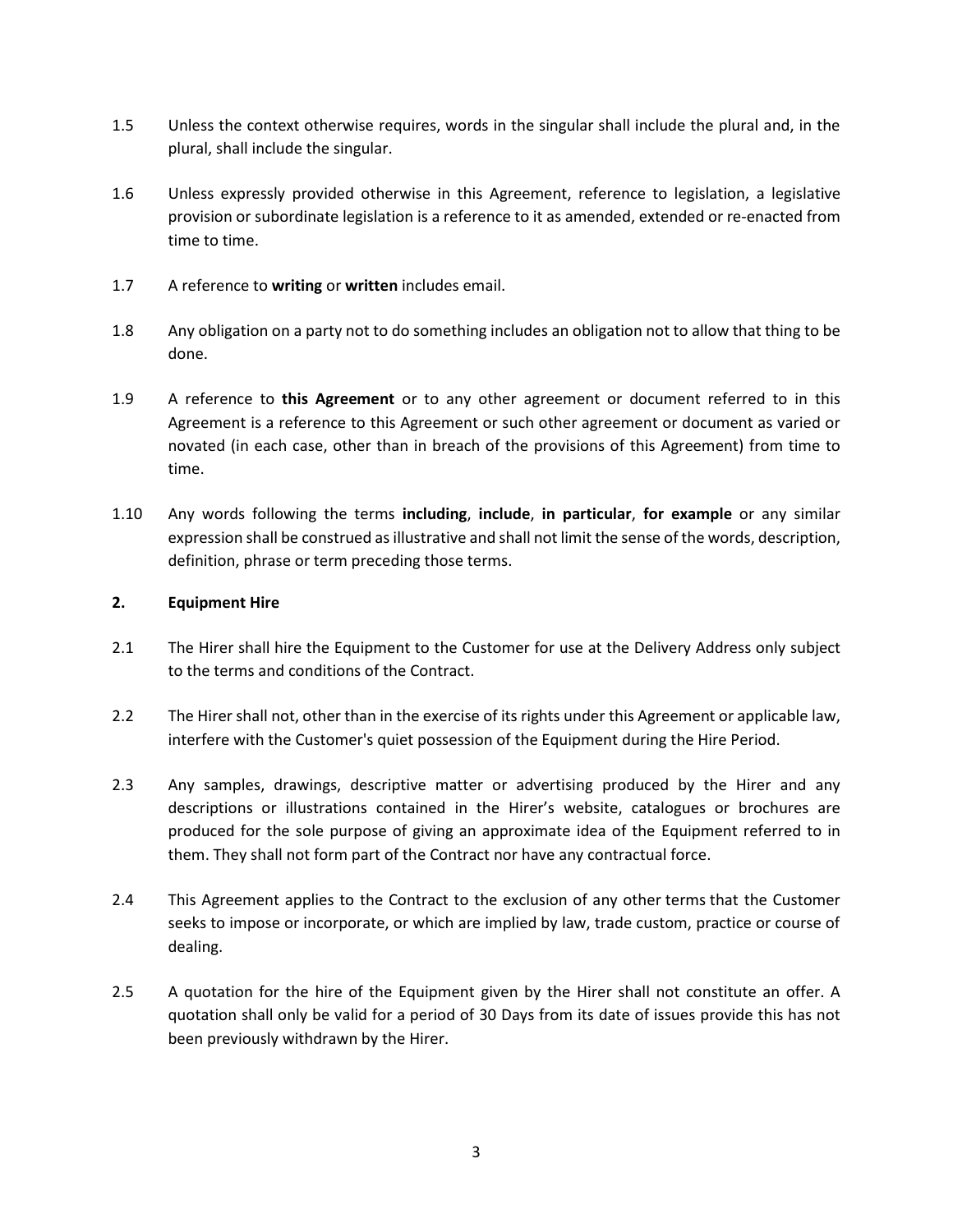- 2.6 The Purchase Order constitutes an offer by the Customer to hire the Goods in accordance with this Agreement. The Customer is responsible for ensuring that the terms of the Purchase Order are complete and accurate.
- 2.7 The Purchase Order shall only be deemed to be accepted when the Hirer issues a written acceptance of the Order by way of the Confirmation Form, at which point the Contract shall come into existence and shall be subject to this Agreement.
- 2.8 The Minimum Hire Period shall commence on the Commencement Date.

# **3. The Equipment**

- 3.1 The Customer may select the Equipment from the Hirer's website.
- 3.2 Alternatively to clause 3.1, and if the Hirer agrees, the Hirer shall attend the Customer's premises on a date and time agreed between the parties, prior to the hire of any equipment to assess which Equipment, it in sole and absolute discretion the Hirer is required to hire. In which case:
	- (a) the Hirer shall use its reasonable endeavours to select the appropriate equipment for the Customer's needs using reasonable care and attention; and
	- (b) upon acceptance of the Hirer's proposed equipment, the Customer warrants that it has taken its own steps to confirm that the Hirer's proposed equipment is suitable for its needs.
- 3.3 If the Customer selects the Equipment in accordance with 3.1 and during the Minimum Hire Period, it becomes evident to the Customer that the Equipment selected for hire is not suitable for the Customer's needs, then:
	- (a) the Customer may select alternative equipment from the Hirer provided that the Customer shall be liable to make payment for:
		- (i) all costs, charges, expenses and fees incurred by the Hirer to replace the Equipment with alternative equipment including, without limitation, any delivery costs, de-installation of existing Equipment and installation of alternative equipment (the '**Additional Charges**'); and
		- (ii) the Rental Payment for the full Hire Period of the alternative equipment (payable in accordance with clause 5).
- 3.4 If the Hirer recommends the Equipment in accordance with clause 3.2 and during Minimum Hire Period it becomes evident to the Customer that the Equipment selected is not suitable for the Customer's needs, then the Customer may select alternative equipment from the Hirer. The Customer shall, in the events specified in this clause 3.4, be liable for the Rental Payment for the full Hire Period of the alternative equipment (payable in accordance with clause 5) save that the Hirer (and not the Customer) shall be responsible for the Additional Charges incurred by the Hirer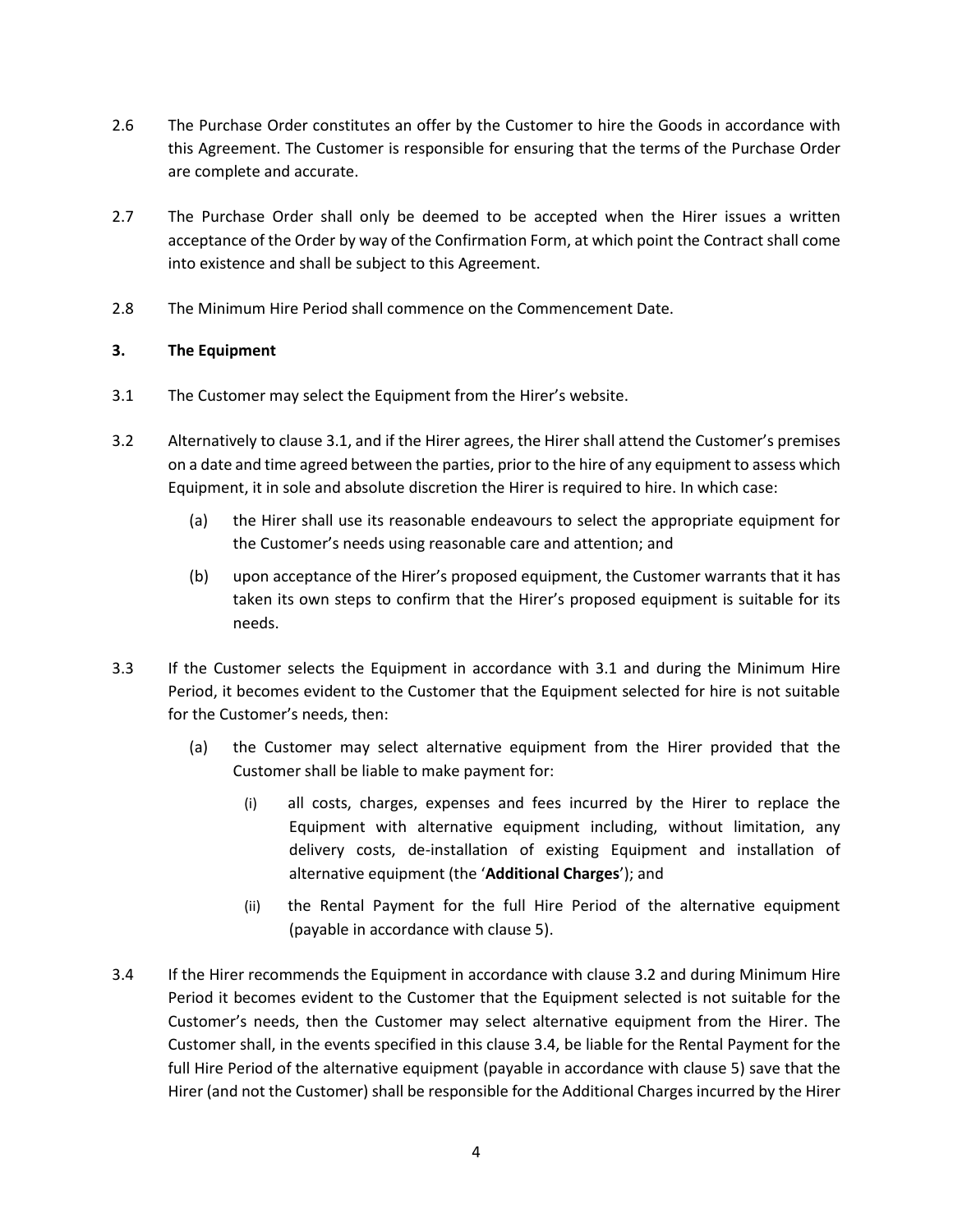to replace the Equipment with alternative equipment. However, the Customer shall be liable for the Additional Charges incurred by the Hirer to replace the Equipment with alternative equipment if in the sole and absolute discretion of the Hirer, the reason for unsuitability of the Equipment recommended by the Hirer is as a result of the information provided by the Customer prior to hire.

## <span id="page-4-0"></span>**4. Hire Period**

- 4.1 The Customer's hire of the Equipment shall commence on the Commencement Date and shall continue for the Minimum Hire Period. The Customer shall be entitled to terminate this Contract at the end of the Minimum Hire Period by providing no less than 5 Business Days' notice prior to the expiry of the Minimum Hire Period (the '**Off-Hire Notice**').
- 4.2 Following the expiry of the Minimum Hire Period and provided the Customer has not issued the Off-Hire Notice, the Equipment shall remain on hire by the Customer (the '**Continued Hire Period**').
- 4.3 Together the Minimum Hire Period and the Continued Hire Period shall be the '**Hire Period**'.
- 4.4 Unless agreed otherwise, the Hirer shall continue to invoice the Customer every four weeks, in advance (in accordance with clause 5) commencing on the expiry of the Minimum Hire Period.
- 4.5 The Continued Hire Period shall continue unless and until terminated by the Customer on providing 5 days prior, written notice to the Hirer (the '**Continued Hire Termination Notice**'). On termination of the Hire Period and/or the Renewed Hire Period, clause 14 shall apply.
- 4.6 If the Customer issues the Continued Hire Termination Notice to terminate the Continued Hired Period prior to the expiry of the given month, the Rental Payment shall be calculated on a prorata basis as accrued up to the date of the expiry of the notice period set out in clause 4.5.
- 4.7 The Hirer shall, following receipt of the Off-Hire Notice and/or the Continued Hire Termination Notice (as the case may be), arrange for the Collection of the Equipment from the Delivery Address.
- 4.8 The Customer warrants that it shall facilitate the de-installation and Collection of the Equipment from the Delivery Address by the Hirer on the date of de-installation and Collection and shall allow access to the Delivery Address for this purpose and shall deliver up all of the Equipment. For the avoidance of any doubt, the date and time for de-installation and Collection of the Equipment shall be subject to clause 4.9 and an estimate only. The date and time for de-installation and/or Collection may be subject to change by the Hirer. Time for de-installation and Collection shall not be of the essence.
- 4.9 Unless the Hirer (in its sole and absolute discretion) has agreed that the Customer may de-install the Equipment prior to Collection, the Hirer shall de-install the Equipment on or prior to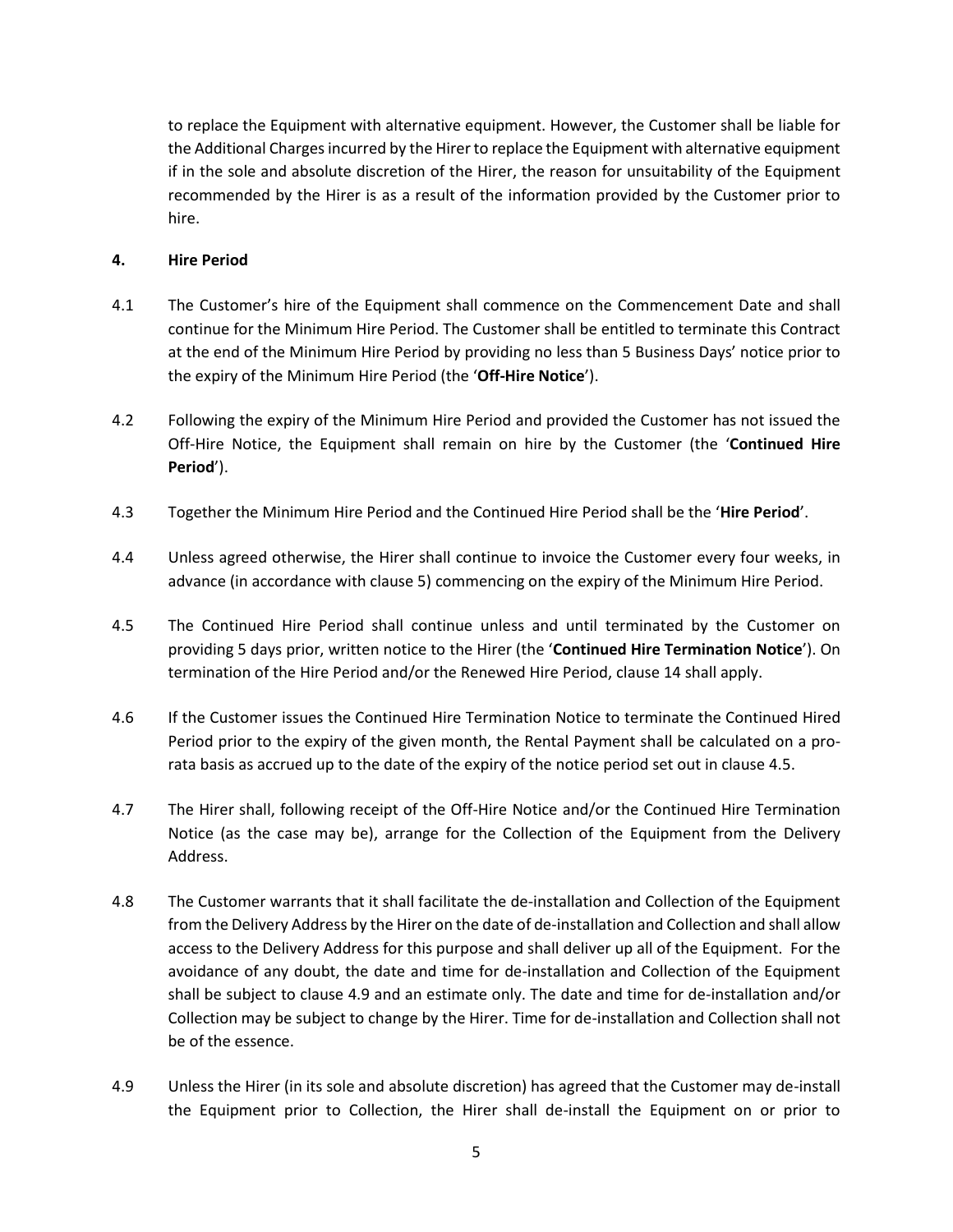Collection. The Hirer makes no guarantee that the Equipment shall be Collected on the day of deinstallation and Collection may be arranged after de-installation. Without prejudice to clause 4.8, the times and dates of Collection and de-installation shall be subject to the Hirer's availability and as communicated by the Hirer to the Customer.. The cost of de-installation shall not be included in the Rental Payment and shall be chargeable separately by the Hirer at the cost notified by the Hirer to the Customer from time to time.

- 4.10 The Customer shall not be entitled to make use of the Equipment following the expiry of the Off-Hire Notice and/or Continued Hire Notice and before the Equipment is Collected. However, the Customer shall not be charged for any period that the Equipment remains on the Customer's Site whilst Collection is being arranged by the Hirer.
- 4.11 The Customer warrants that it shall maintain in effect all insurance, pursuant to clause 9, until such time that the Equipment is actually Collected by the Hirer from the Customer's Site.

## **5. Rental Payments**

- 5.1 The price for the hire of the Equipment shall be as per the Rental Payments set out in the Confirmation Form.
- 5.2 The Customer shall pay the Rental Payments to the Hirer for the hire of the Equipment. Time for payment of the Rental Payments by the Customer is of the essence of the Contract.
- 5.3 The Rental Payment shall **not** include the following costs and charges which shall be charged separately by the Hirer (as agreed between the parties in advance) and which shall be payable by the Customer in accordance with the terms of the relevant invoice(s):
	- (a) the cost of delivery and packaging of the Equipment (except where the parties have agreed for Customer Pick-Up of the Equipment from the Hirer's Site in which case the Customer shall remain fully responsible and liable for the cost of all delivery, carriage, packing and packaging (and any associated VAT or sales tax));
	- (b) Collection costs,
	- (c) installation costs;
	- (d) de-installation costs;
	- (e) Call Out Charges (as defined in clause 11.3(c);
	- (f) repair and/or replacement costs; and
	- (g) such other as notified to the Customer by the Hirer from time to time.
- 5.4 The Hirer shall issue the Customer with the first invoice on or prior to the Delivery Date. Thereafter, the Hirer's invoices shall be issued thereafter on a four weekly basis following the Delivery Date to the Customer (or such other period as agreed otherwise by the Hirer). All invoices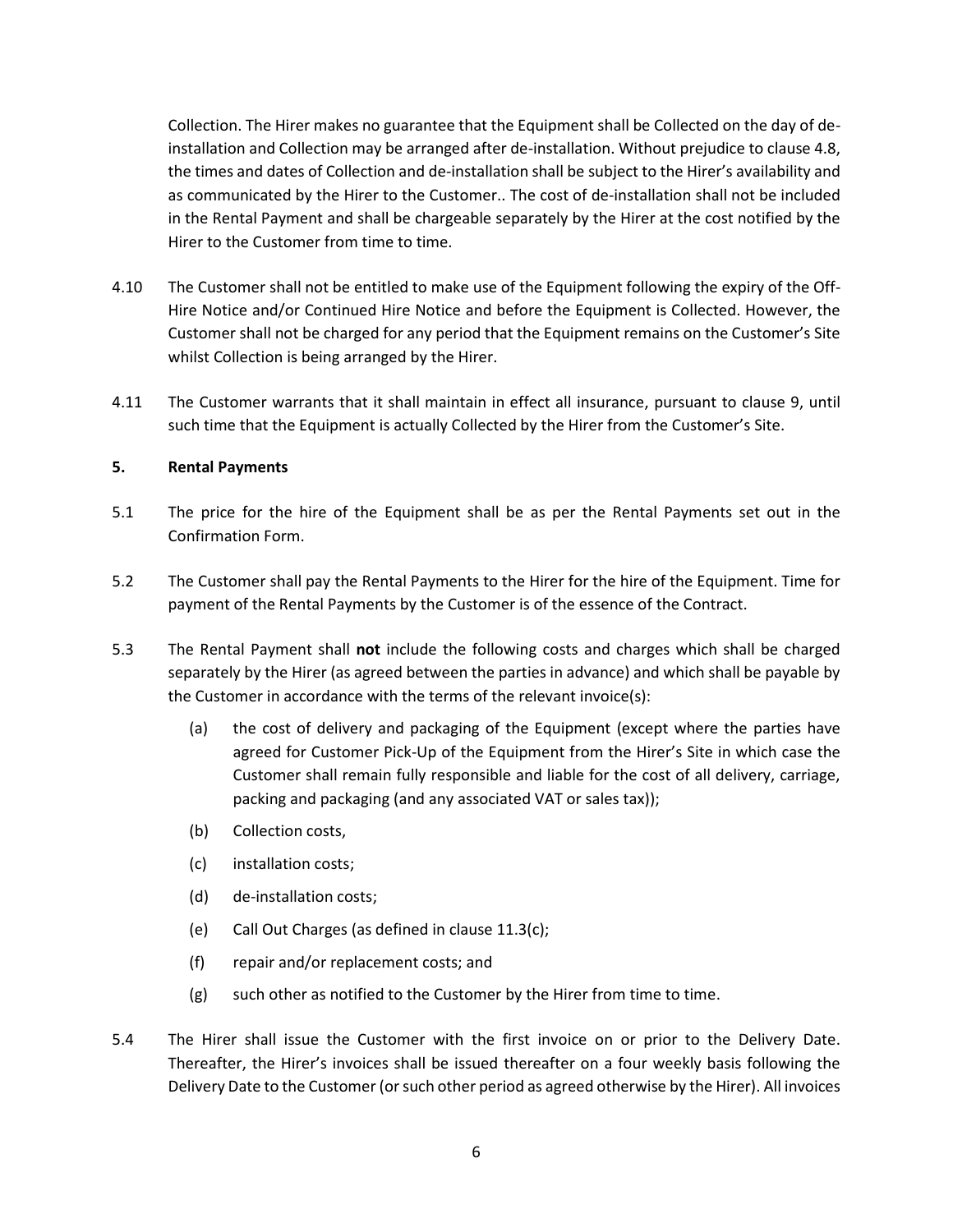issued to the Customer shall be payable by the Customer in accordance with the terms of each invoice issued to it.

- 5.5 The Rental Payments are exclusive of VAT and any other applicable taxes and duties or similar charges which shall be payable by the Customer at the rate and in the manner from time to time prescribed by law.
- 5.6 All amounts due under this Agreement shall be paid in full without any set-off, counterclaim, deduction or withholding (other than any deduction or withholding of tax as required by law).
- <span id="page-6-1"></span>5.7 If the Customer fails to make a payment due to the Hirer under this Agreement by the due date, then, without limiting the Hirer's remedies unde[r clause 13,](#page-14-0) the Hirer may at its sole and absolute discretion:
	- (a) terminate this Agreement under clause 13 and arrange for the Collection of the Equipment; and/or
	- (b) require the Customer to pay interest on the overdue sum from the due date until payment of the overdue sum, whether before or after judgment.
- 5.8 If the Hirer opts, in its sole and absolute discretion to:
	- (a) terminate this Agreement and Collect the Equipment pursuant to clause 5.7(a), the Hirer shall notify the Customer as soon as reasonably practicable of the date and time on which the Hirer shall arrange for the collection of the Equipment (the '**Early Collection Date**'). The Customer warrants that it shall facilitate the Collection of the Equipment from the Delivery Address by the Hirer on the Early Collection Date and shall deliver up all Equipment. The Customer shall remain fully liable for maintaining insurance for the Equipment, pursuant to clause 9, up to and including the Early Collection Date; and/or
	- (b) charge interest on the overdue sum pursuant to clause 5.7(b), interest will accrue from the day the invoice was due each day at 4% a year above the Bank of England's base rate from time to time, but at 4% a year for any period when that base rate is below 0%, until such time as the Hirer's invoice is satisfied in full.

## **6. Delivery or Pick-Up of Equipment**

## *Delivery of Equipment*

- 6.1 Except where the parties have agreed for the Customer to Pick-Up the Equipment in accordance with clause 6.4 below, Delivery of the Equipment shall be made by the Hirer. The Hirer shall use all reasonable endeavours to effect Delivery by the Delivery Date. For the avoidance of any doubt, time for Delivery by the Hirer shall not be of the essence.
- <span id="page-6-0"></span>6.2 If the Customer fails to accept delivery of the Equipment on the Delivery Date, then, except where such failure is caused by the Hirer's failure to comply with its obligations under this Agreement: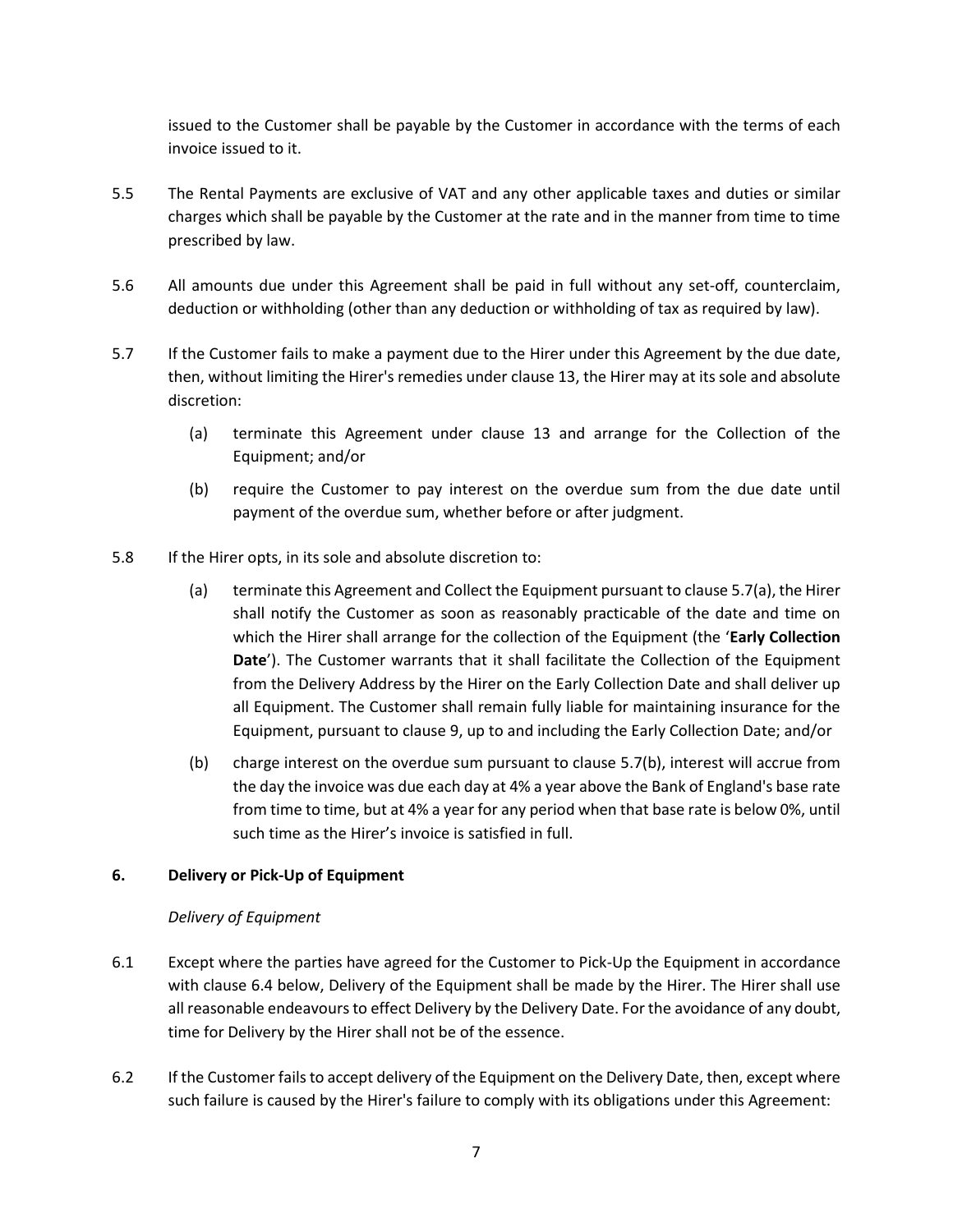- (a) the Equipment shall be deemed to have been delivered on the Delivery Date and the Hire Period shall commence from this date; and
- (b) the Hirer shall store the Equipment until delivery takes place and charge the Customer for all related costs and expenses (including insurance).

# *Customer Pick-Up of Equipment*

- 6.3 The Hirer may, at its discretion, allow a duly authorised representative of the Customer to Pick-Up the Equipment from the Hirer's Site at the Customer's own expense. The Customer shall be fully responsible and liable for the transportation, carriage and any insurance for the delivery of the Equipment from the Hirer's Site.
- 6.4 The Customer warrants that following Pick-Up it shall immediately transport, at its own cost, the Equipment to the Delivery Address and no other location.
- 6.5 If the Customer fails to Pick-Up the Equipment at the date and time agreed, then:
	- (a) the Equipment shall be deemed to have been Collected on the date agreed for Pick-Up and the Hire Period shall commence from this date, unless agreed otherwise; and
	- (b) the Hirer shall store the Equipment until Pick-Up takes place and charge the Customer for all related costs and expenses (including insurance).
- 6.6 Prior to Delivery or Pick-Up of the Equipment (as the case may be), the Hirer may carry out an inspection and inventory of the Equipment. If the Customer notices any defects on Pick-Up and/or Delivery of the Equipment, it must notify the Hirer immediately. Acceptance of the existence of any defects notified to it by the Customer shall be at the sole and absolute determination of the Hirer.
- 6.7 Notwithstanding any defects noted and agreed in clause 6.6, the Delivery and/or Pick-Up of the Equipment (as the case may be) shall constitute conclusive evidence that the Customer has examined the Equipment and has found it to be in good condition, complete and fit in every way for the purpose for which it is intended. If required by the Hirer, the Customer and/or the Customer's duly authorised representative shall sign a receipt confirming such acceptance.
- 6.8 Risk following Delivery and/or Pick-Up shall transfer in accordance with [clause 9](#page-6-0) of this Agreement.

## **7. Installation of the Equipment**

7.1 The Hirer shall install the Equipment at the Delivery Address (except in the event of Dry Hire of the Equipment (pursuant to clause 8)). The cost of installation shall not be included in the Rental Payment and shall be chargeable separately by the Hirer at the cost notified by the Hirer to the Customer from time to time.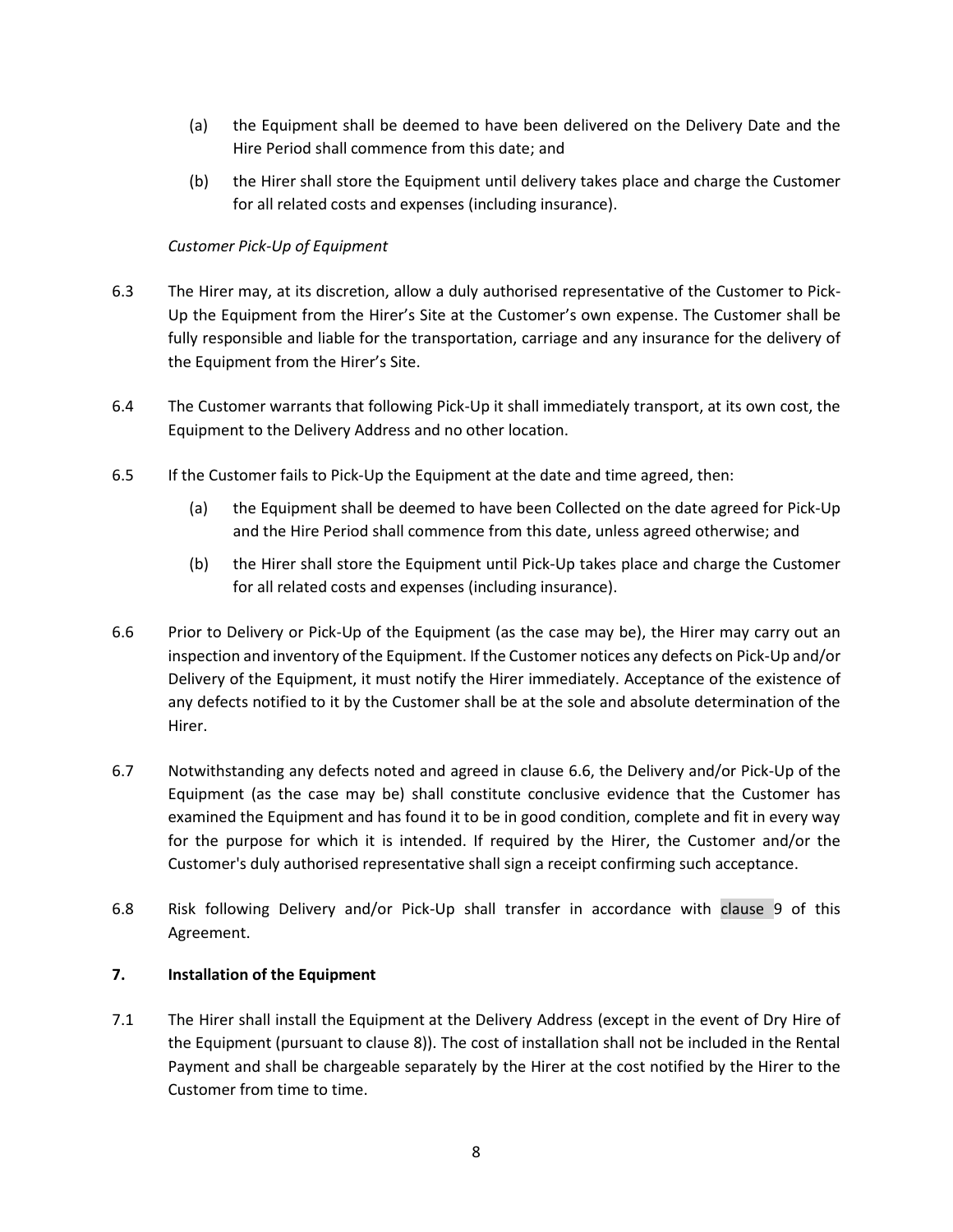- 7.2 Any date and/or time provided by the Hirer for the installation of the Equipment (the '**Installation Date**') shall be an estimate only and time shall not be of the essence. The Hirer shall not be liable whatsoever to the Customer or any third party for any failure to delay to install the Equipment on the estimated Installation Date. For the avoidance of any doubt, the Hirer does not warrant and cannot guarantee that the Installation Date shall be on the same date as the Delivery Date and/or the Pick-Up date and is subject to the Hirer's availability.
- 7.3 Upon installation by the Hirer, the Hirer may provide the Customer with a handover including, without limitation, in respect of the use, handling and daily maintenance of the Equipment. The Customer warrants that it will comply with all handover instructions during the Hire Period.
- 7.4 The Customershall procure that a duly authorised representative of the Customershall be present at the installation of the Equipment. If the Customer notices any defects following installation of the Equipment, it must notify the Hirer immediately. Acceptance of any defects shall be at the sole and absolute determination of the Hirer.
- 7.5 Notwithstanding any defects noted and agreed in clause 7.4, the Customer's acceptance by such representative of installation shall constitute conclusive evidence that the Customer has examined the Equipment and has found it to be in good condition, complete and fit in every way for the purpose for which it is intended. If required by the Hirer, the Customer's duly authorised representative shall sign a receipt confirming such acceptance.

## **8. Dry Hire**

- 8.1 The Hirer may, in its sole and absolute discretion, agree to the Dry Hire of the Equipment. In the event of Dry Hire, the Customer:
	- (a) shall remain fully liable, at its own cost, to install the Equipment;
	- (b) shall remain fully liable for the safe handling, installation, and commissioning of the Equipment;
	- (c) shall engage fully trained, skilled, and proficient professional operator to install and commission the Equipment (and shall provide such evidence as requested by the Hirer immediately on request that the operator is a fully trained, skilled and proficient professional);
	- (d) shall provide any reports, records or certificates required to demonstrate that the Equipment has been properly and safely installed and commissioned;
	- (e) warrants and undertakes that it shall immediately notify the Hirer of any damage or destruction to the Equipment during the installation process and shall reimburse the Hirer for all costs, charges, expenses, fees, and other sums incurred by the Hirer in respect of a) the damage to or replacement of any damaged Equipment and b) any time the Equipment cannot be used and/or hired as a result of such damage or destruction by the Customer; and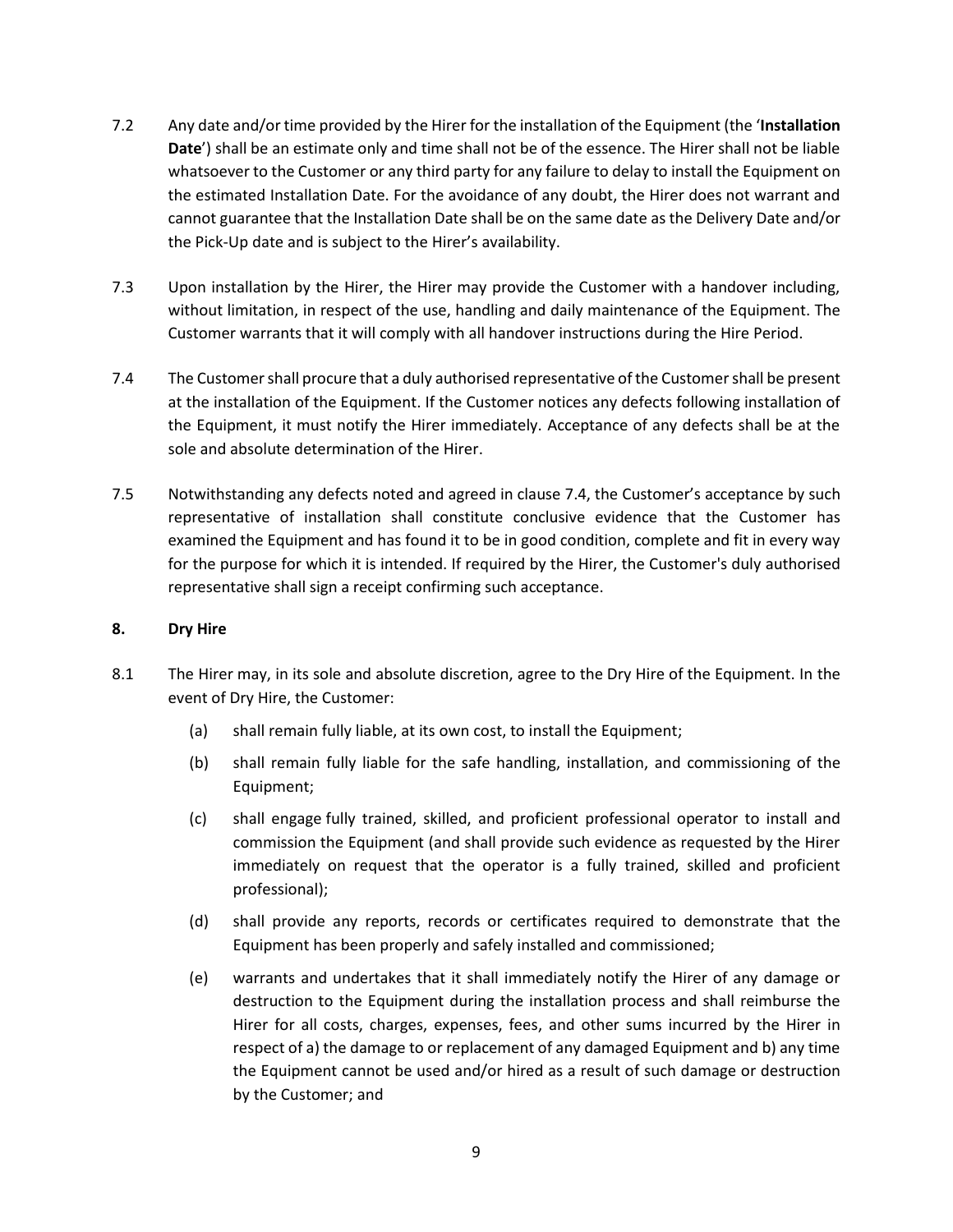- (f) comply with clause 10.2.
- 8.2 The Hirer reserves its rights entirely to refuse to allow the Dry Hire of any Equipment without providing any further reasoning or explanation to the Customer.

# **9. Title, risk and insurance**

- 9.1 The Equipment shall at all times remain the property of the Hirer, and the Customer shall have no right, title or interest in or to the Equipment (save the right to possession and use of the Equipment during the Hire Period subject to the terms and conditions of this Agreement).
- <span id="page-9-0"></span>9.2 The risk of loss, theft, damage or destruction of the Equipment shall pass to the Customer on Delivery or Pick-Up as the case may be. The Equipment shall remain at the sole risk of the Customer during the Hire Period and any further term during which the Equipment is in the possession, custody or control of the Customer (the '**Risk Period**') until such time as the Equipment is Collected by the Hirer. During the Hire Period and the Risk Period, the Customer shall, at its own expense, obtain and maintain the following insurances:
	- (a) insurance of the Equipment to a value not less than its full replacement value comprehensively against all usual risks of loss, damage or destruction by fire, theft or accident, and such other risks as the Hirer may from time to time nominate in writing;
	- (b) insurance for such amounts as a prudent owner or operator of the Equipment would insure for, or such amount as the Hirer may from time to time reasonably require, to cover any third party or public liability risks of whatever nature and however arising in connection with the Equipment; and
	- (c) insurance against such other or further risks relating to the Equipment as may be required by law, together with such other insurance as the Hirer may from time to time consider reasonably necessary and advise to the Customer.
- 9.3 All insurance policies procured by the Customer shall be endorsed to provide the Hirer with at least twenty 20 Business Days' prior written notice of cancellation or material change (including any reduction in coverage or policy amount) and shall on the Hirer's request name the Hirer on the policies as a loss payee in relation to any claim relating to the Equipment. The Customer shall be responsible for paying any deductibles due on any claims under such insurance policies.
- 9.4 If the Customer fails to effect or maintain any of the insurances required under this Agreement, the Hirer shall be entitled to effect and maintain the same, pay such premiums as may be necessary for that purpose and recover the same as a debt due from the Customer.
- 9.5 The Customer shall, on demand, supply copies of the relevant insurance policies or other insurance confirmation acceptable to the Hirer and proof of premium payment to the Hirer to confirm the insurance arrangements.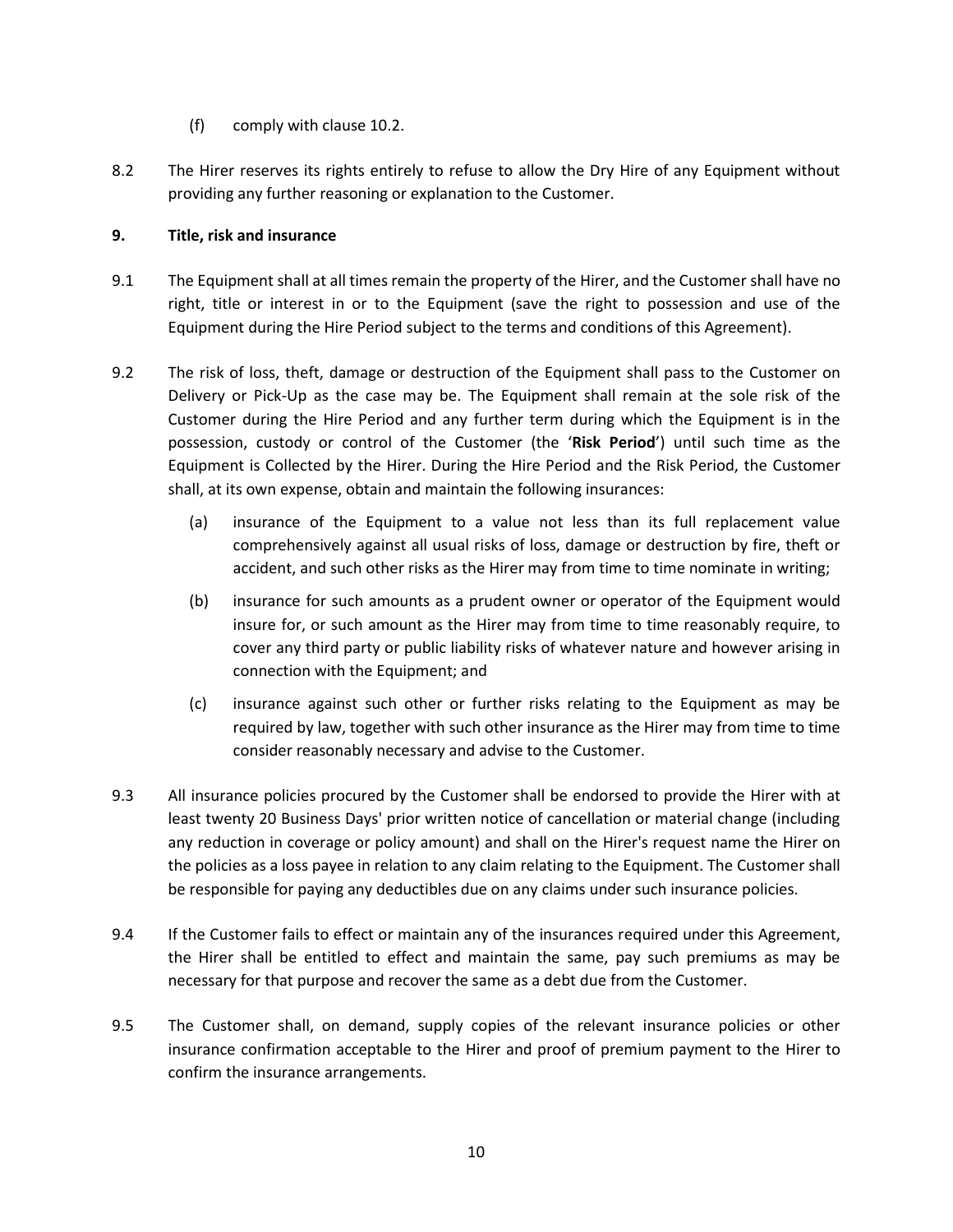#### <span id="page-10-0"></span>**10. Customer's responsibilities**

- 10.1 The Customer shall during the term of this Agreement and throughout the Hire Period:
	- (a) ensure that the Equipment is kept and operated in a suitable environment, used only for the purposes for which it is designed, and operated in a proper manner by trained competent staff in accordance with any operating instructions;
	- (b) take such steps (including compliance with all safety and usage instructions provided by the Hirer) as may be necessary to ensure, so far as is reasonably practicable, that the Equipment is at all times safe and without risk to health when it is being set, used, cleaned or maintained by a person at work;
	- (c) ensure (at the Customer's own expense) the daily maintenance of the Equipment strictly in accordance with the Hirer's instructions to keep the Equipment in good and substantial repair and in as good an operating condition as it was on the Delivery Date or date of Pick-Up (fair wear and tear only excepted);
	- (d) comply with all handover instructions provided by the Hirer on installation of the Equipment;
	- (e) make no alteration to the Equipment and shall not remove any existing component (or components) from the Equipment without the prior written consent of the Hirer Title and property in all substitutions, replacements, renewals made in or to the Equipment shall vest in the Hirer immediately on installation;
	- (f) keep the Hirer fully informed of all material matters relating to the Equipment;
	- (g) keep the Equipment at all times at the Delivery Address and shall not move or attempt to move any part of the Equipment to any other location without the Hirer's prior written consent;
	- (h) permit the Hirer or its duly authorised representative to inspect and carry out any maintenance and/or repair work on the Equipment at all reasonable times and for such purpose to enter on the Delivery Address or any premises at which the Equipment may be located, and shall grant reasonable access and facilities for such inspection and maintenance and/or repair;
	- (i) not, without the prior written consent of the Hirer, part with control of (including for the purposes of repair or maintenance), sell or offer forsale, underlet or lend the Equipment or allow the creation of any mortgage, charge, lien or other security interest in respect of it;
	- (j) not without the prior written consent of the Hirer, attach the Equipment to any land or building so as to cause the Equipment to become a permanent or immovable fixture on such land or building. If the Equipment does become affixed to any land or building then the Equipment must be capable of being removed without material injury to such land or building and the Customer shall repair and make good any damage caused by the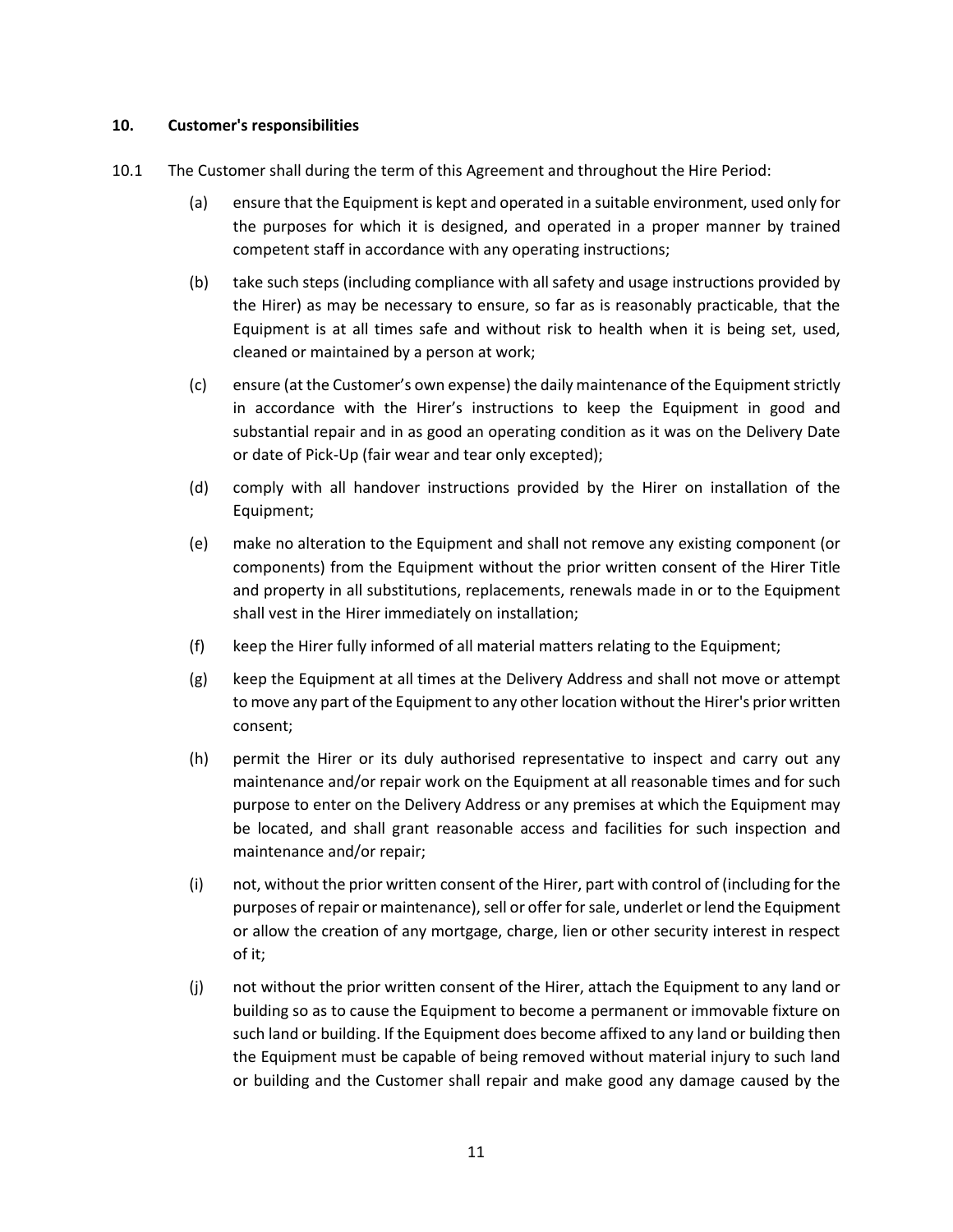affixation or removal of the Equipment from any land or building and indemnify the Hirer against all losses, costs or expenses incurred as a result of such affixation or removal;

- (k) not do or permit to be done any act or thing which will or may jeopardise the right, title or interest of the Hirer in the Equipment and, where the Equipment has become affixed to any land or building, the Customer must take all necessary steps to ensure that the Hirer may enter such land or building and recover the Equipment both during the term of this Agreement and for a reasonable period thereafter, including by procuring from any person having an interest in such land or building, a waiver in writing and in favour of the Hirer of any rights such person may have or acquire in the Equipment and a right for the Hirer to enter onto such land or building to remove the Equipment;
- (l) continue to make payment of all Rental Payments during any period that the Equipment remains on hire as a result of the Customer's failure to allow the Hirer or the Hirer's Personnel to Collect the Equipment;
- (m) not suffer or permit the Equipment to be confiscated, seized or taken out of its possession or control under any distress, execution or other legal process, but if the Equipment is so confiscated, seized or taken, the Customer shall notify the Hirer and the Customer shall at its sole expense use its best endeavours to procure an immediate release of the Equipment and shall indemnify the Hirer on demand against all losses, costs, charges, damages and expenses incurred as a result of such confiscation;
- (n) not use the Equipment for any unlawful purpose;
- (o) ensure that at all times the Equipment remains identifiable as being the Hirer's property and wherever possible shall ensure that a visible sign to that effect is attached to the Equipment;
- (p) allow the Hirer or its representatives access to the Delivery Address or any premises where the Equipment is located for the purpose of removing the Equipment;
- (q) provide all requisite materials, facilities, access and suitable working conditions, at its own expense, to facilitate and enable Delivery and installation to be carried out safely and expeditiously including the materials, facilities, access and any working conditions notified to it by the Hirer from time to time;
- (r) not do or permit to be done anything which could invalidate the insurances referred to i[n clause](#page-6-0) 9; and
- (s) comply with any and all additional terms, exclusions and responsibilities as set out in the Customer's quotation and Confirmation Form.
- 10.2 The Customer acknowledges that the Hirer shall not be responsible for any loss of or damage to the Equipment arising out of or in connection with any negligence, misuse, mishandling of the Equipment or otherwise caused by the Customer or its officers, employees, agents and contractor, and the Customer shall indemnify the Hirer in full against all liabilities, costs, expenses, damages and losses (including any direct, indirect or consequential losses, loss of profit, loss of reputation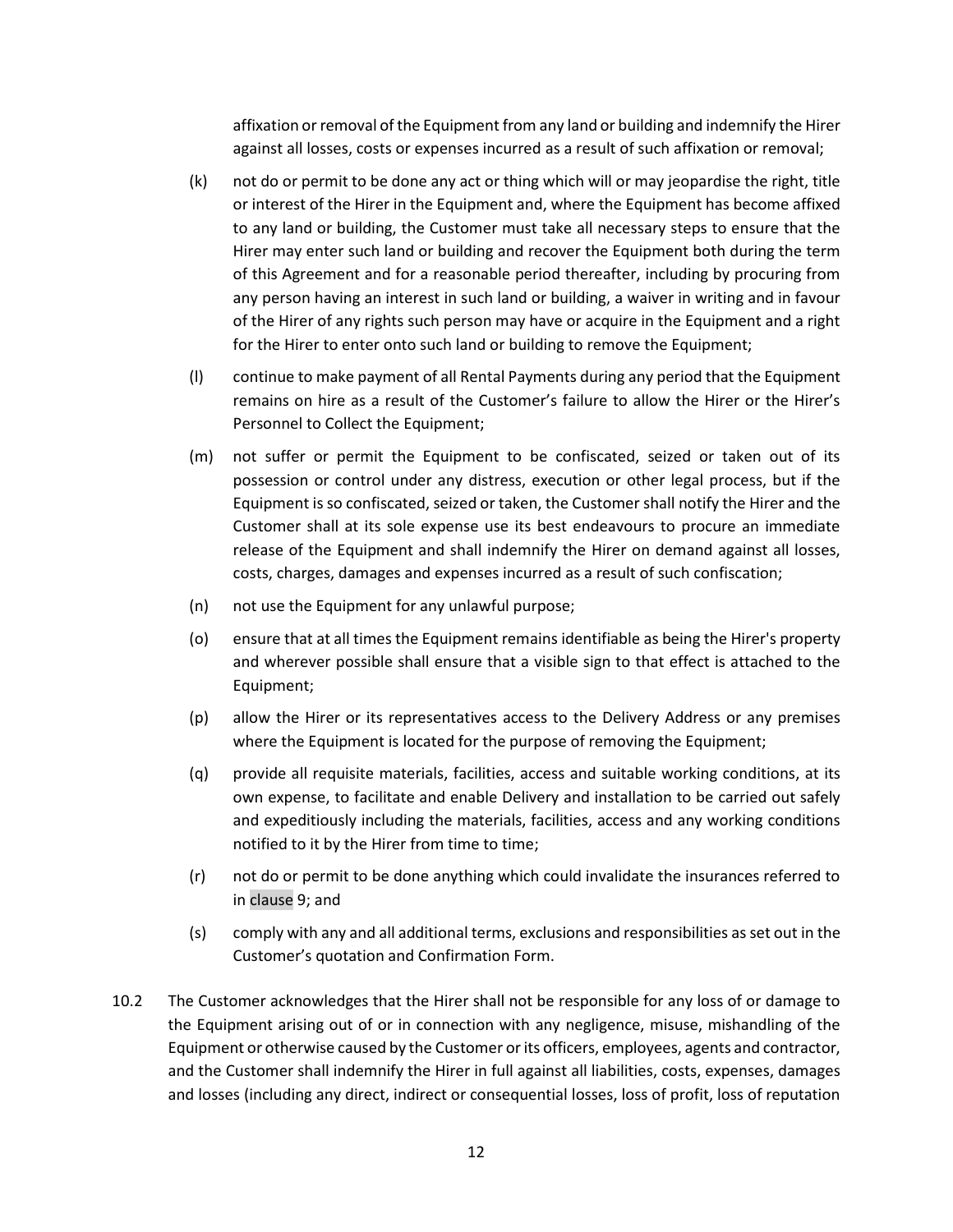and all interest, penalties and legal costs (calculated on a full indemnity basis) and all other [reasonable] professional costs and expenses) suffered or incurred by the Hirer arising out of, or in connection with any failure by the Customer to comply with the terms of this Agreement.

## **11. Defects**

- 11.1 The Customer shall give immediate written notice to the Hirer in the event of any loss, accident or damage to the Equipment.
- 11.2 Upon notification of the loss, accident or damage to the Equipment in accordance with clause 11.1, the Hirer shall carry out diagnostic testing (by way of a phone call or by way of physical inspection) (the '**Diagnosis Testing**'). The Customer shall allow access to the Delivery Address for any physical inspection required by the Hirer.
- 11.3 If, following the Diagnosis Testing the Hirer determines in its sole and absolute discretion that the fault, defect or lack of functionality has arisen out of or in connection with the Customer's action, inaction, misuse, neglect, alteration, mishandling, incorrect installation or unauthorised manipulation by any person other than the Hirer's authorised personnel (fair wear and tear accepted) then:
	- (a) the Hirer shall inform the Customer;
	- (b) the Customer shall be liable to pay on demand to the Hirer for all costs, charges, expenses and fees incurred by the Hirer for a) repairing the Equipment and/or replacing the Equipment with alternative equipment; and b) any time the Equipment cannot be used and/or hired as a result of the Customer's fault; and
	- (c) the Customer shall be liable to pay a fee for any attendance by the Hirer to the Delivery Address to carry out the Diagnosis Testing on the Equipment (the '**Call Out Charge**'). The Hirer shall notify the Customer of the value of the Call Out Charge upon attendance at the Delivery Address. The Hirer's rights remain reserved entirely to increase the Call Out Charge from time to time.
- 11.4 If following the Diagnosis Testing, the Hirer determines that the fault, defect or lack of functionality has not arisen as a result of a Customer Fault then the Hirer shall carry out the necessary remedial works at its own cost.
- 11.5 Unless advised otherwise by the Hirer, the Customer warrants that upon notification to the Hirer, it shall power down the Equipment from the mains.
- 11.6 The Hirer may, its sole and absolute discretion, allow the Customer to carry out the remedial works. The Customer warrants that it shall not carry out or cause or allow any third party to carry our any repair works on the Equipment without the express, prior consent of the Hirer. If the Hirer consents to the Customer carrying out remedial works on the Equipment, the Customer shall engage a competent, qualified and skilled contractor to carry out the remedial works. The party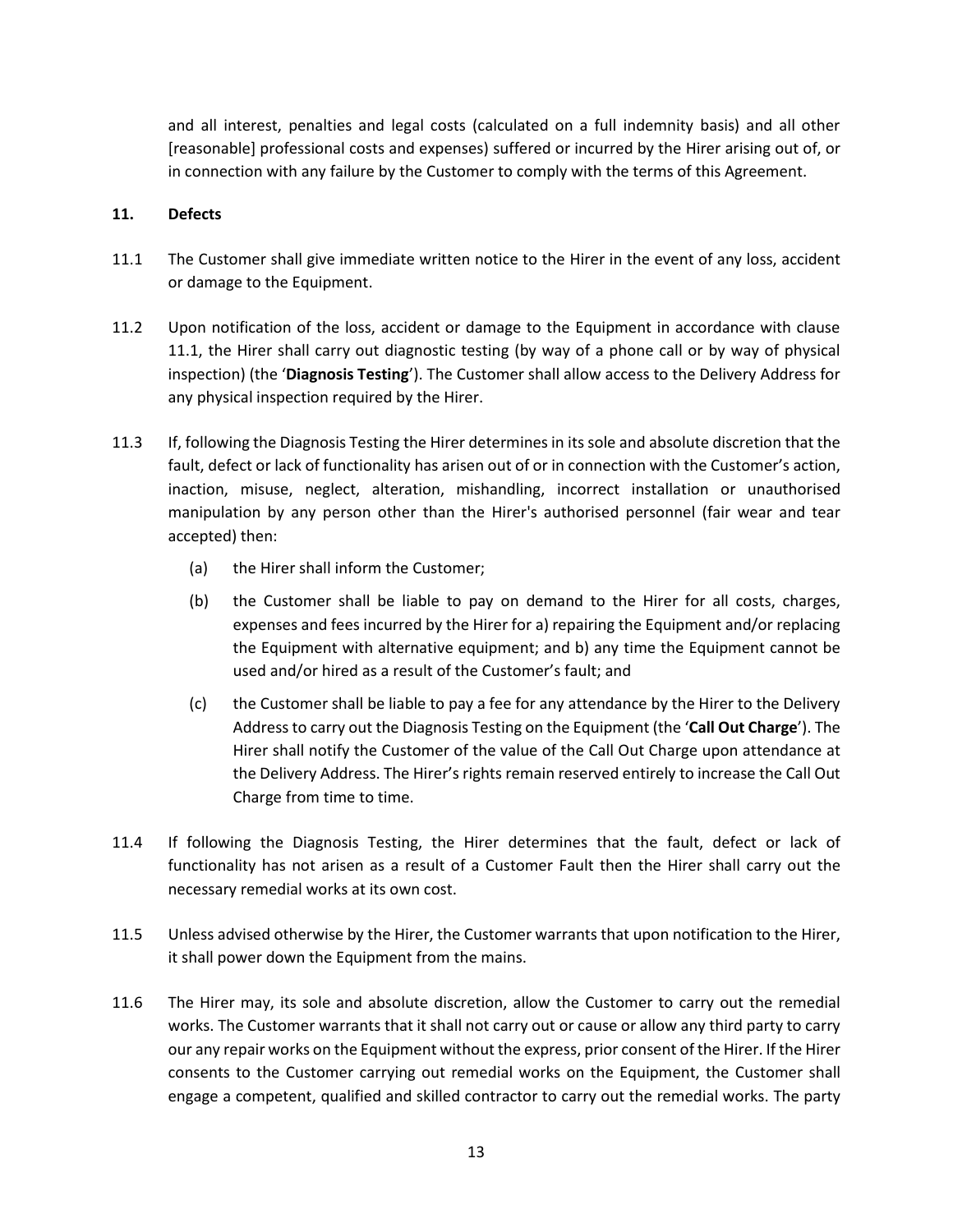liable for making payment of any remedial is to be as determined by the Hirer in accordance with clause 11.5.

- 11.7 Irrespective of whether the initial loss, accident or damage was caused by the Customer or not, the Customer shall remain entirely liable for the actions and/or omissions of any contractor engaged under clause 11.6 and shall indemnify the Hirer in full including, without limitation, against any loss, damage, fault, defect or loss of functionality of the Equipment as a result of the Customer or the contractor's actions or omissions.
- 11.8 The Hirer shall have no liability to the Hirer or any third party whatsoever for any period during which the Equipment is not functioning and/or during any period that the Hirer (or the Customer) is arranging for or carrying out the repair or replacement of the Equipment.

#### <span id="page-13-0"></span>**12. Limitation of liability**

- 12.1 The restrictions on liability in this [clause 12](#page-13-0) apply to every liability arising under or in connection with this Agreement including liability in contract, tort (including negligence), misrepresentation, restitution or otherwise.
- <span id="page-13-1"></span>12.2 Nothing in this Agreement limits any liability which cannot legally be limited including liability for:
	- (a) death or personal injury caused by negligence;
	- (b) fraud or fraudulent misrepresentation;
	- (c) breach of the terms implied by section 7 of the Supply of Goods and Services Act; and
	- (d) any matter in respect of which it would be unlawful for the parties to exclude or restrict liability.
- 12.3 Subject t[o clause 12.2,](#page-13-1) the Hirer's total liability to the Customer shall not exceed the value of the Rental Payments actually paid to the Hirer under this Agreement.
- 12.4 Subject t[o clause 12.2,](#page-13-1) the Hirer shall not be liable under this Agreement for any:
	- (a) loss of profits;
	- (b) loss of sales or business;
	- (c) loss of agreements or contracts;
	- (d) loss of anticipated savings;
	- (e) loss of use or corruption of software, data or information;
	- (f) loss of or damage to goodwill; and
	- (g) indirect or consequential loss.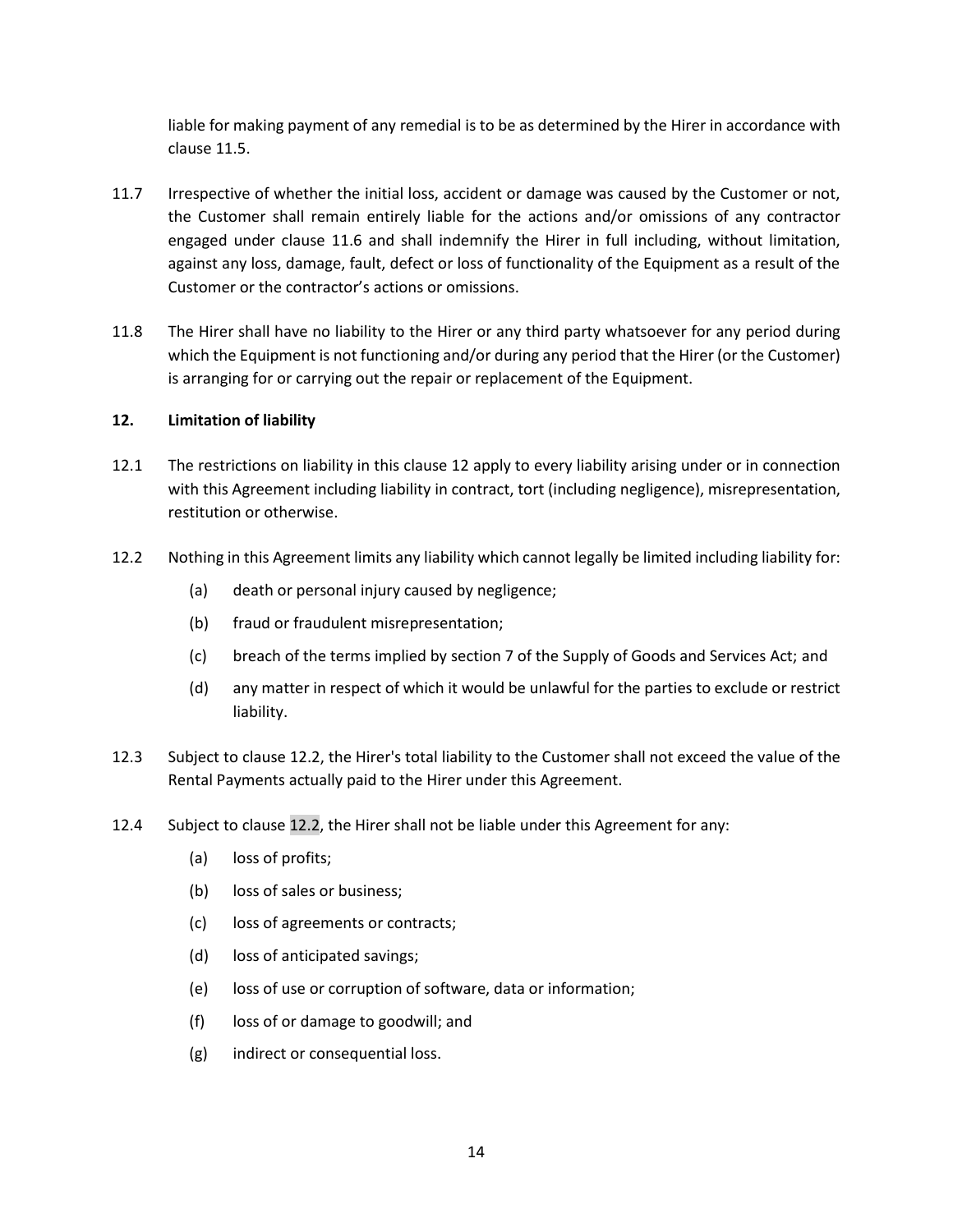12.5 Subject to [clause 12.2,](#page-13-1) all implied terms and conditions as to the quality or performance of the Equipment and any other goods or services provided under this Agreement are, to the fullest extent permitted by law, excluded from this Agreement.

#### <span id="page-14-0"></span>**13. Termination**

- <span id="page-14-3"></span><span id="page-14-2"></span><span id="page-14-1"></span>13.1 Without affecting any other right or remedy available to it, the Hirer may terminate this Agreement with immediate effect by giving notice to the Customer if:
	- (a) the Customer fails to pay any amount due under this Agreement on the due date for payment;
	- (b) the Customer commits a material breach of any other term of this Agreement which breach is irremediable or (if such breach is remediable) fails to remedy that breach within a period of 7 days after being notified to do so;
	- (c) the Customer repeatedly breaches any of the terms of this Agreement in such a manner as to reasonably justify the opinion that its conduct is inconsistent with it having the intention or ability to give effect to the terms of this Agreement;
	- (d) the Customer suspends, or threatens to suspend, payment of its debts or is unable to pay its debts as they fall due or admits inability to pay its debts or (being a company or limited liability partnership) is deemed unable to pay its debts within the meaning of section 123 of the Insolvency Act 1986 (**IA 1986**) as if the words "it is proved to the satisfaction of the court" did not appear in sections 123(1)(e) or 123(2) of the IA 1986 or (being a partnership) has any partner to whom any of the foregoing apply;
	- (e) the Customer commences negotiations with all or any class of its creditors with a view to rescheduling any of its debts, or makes a proposal for or enters into any compromise or arrangement with its creditors other than (being a company) for the sole purpose of a scheme for a solvent amalgamation of the Customer with one or more other companies or the solvent reconstruction of the Customer;
	- (f) the Customer applies to court for, or obtains, a moratorium under Part A1 of the Insolvency Act 1986;
	- (g) a petition is filed, a notice is given, a resolution is passed, or an order is made, for or in connection with the winding up of the Customer (being a company, limited liability partnership or partnership) [other than for the sole purpose of a scheme for a solvent amalgamation of the Customer with one or more other companies or the solvent reconstruction of the Customer];
	- (h) an application is made to court, or an order is made, for the appointment of an administrator, or a notice of intention to appoint an administrator is given or an administrator is appointed, over the Customer (being a company);
	- (i) the holder of a qualifying floating charge over the assets of the Customer (being a company) has become entitled to appoint or has appointed an administrative receiver;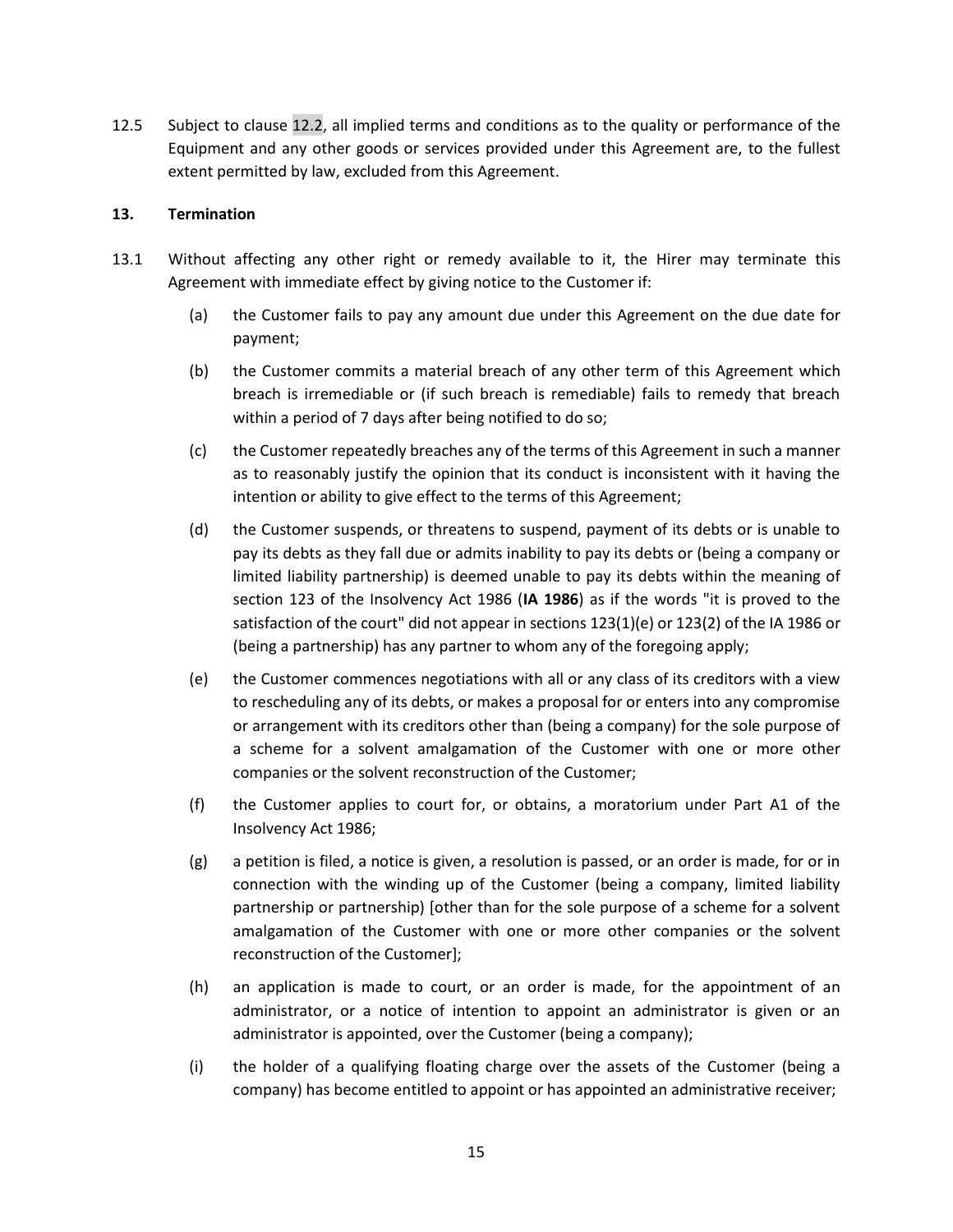- (j) a person becomes entitled to appoint a receiver over all or any of the assets of the Customer or a receiver is appointed over all or any of the assets of the Customer;
- <span id="page-15-0"></span>(k) a creditor or encumbrancer of the Customer attaches or takes possession of, or a distress, execution, sequestration or other such process is levied or enforced on or sued against, the whole or any part of the Customer's assets and such attachment or process is not discharged within 14 days;
- (l) any event occurs, or proceeding is taken, with respect to the Customer in any jurisdiction to which it is subject that has an effect equivalent or similar to any of the events mentioned in [clause 13.1\(d\)](#page-14-1) to [clause 13.1\(k\)](#page-15-0) (inclusive);.
- (m) the Customer's financial position deteriorates so far as to reasonably justify the opinion that its ability to give effect to the terms of this Agreement is in jeopardy; or
- (n) the Customer suspends or ceases, or threatens to suspend or cease, carrying on all or a substantial part of its business.
- 13.2 For the purposes of [clause 13.1\(b\),](#page-14-2) **material breach** means a breach (including an anticipatory breach) that is serious in the widest sense of having a serious effect on the benefit which the Hirer would otherwise derive from:
	- (a) a substantial portion of this Agreement; or
	- (b) any of the obligations set out i[n clause 1](#page-10-0)0,

over the term of this Agreement. In deciding whether any breach is material no regard shall be had to whether it occurs by some accident, mishap, mistake or misunderstanding.

<span id="page-15-1"></span>13.3 This Agreement shall automatically terminate if a Total Loss occurs in relation to the Equipment.

## **14. Consequences of termination**

- <span id="page-15-2"></span>14.1 On termination of this Agreement, however caused:
	- (a) the Hirer's consent to the Customer's possession of the Equipment shall terminate;
	- (b) the Hirer may, by its authorised representatives, without notice or at such time as notified by the Hirer to the Customer and at the Customer's expense, retake possession of the Equipment and for this purpose may enter the Delivery Address or any premises at which the Equipment is located. Time for Collection of the Equipment by the Hirer shall not be of the essence; and
	- (c) without prejudice to any other rights or remedies of the Customer, the Customer shall pay to the Hirer on demand:
		- (i) all Rental Payments and other sums due but unpaid at the date of such demand together with any interest accrued pursuant to [clause 5](#page-6-1).8(b); and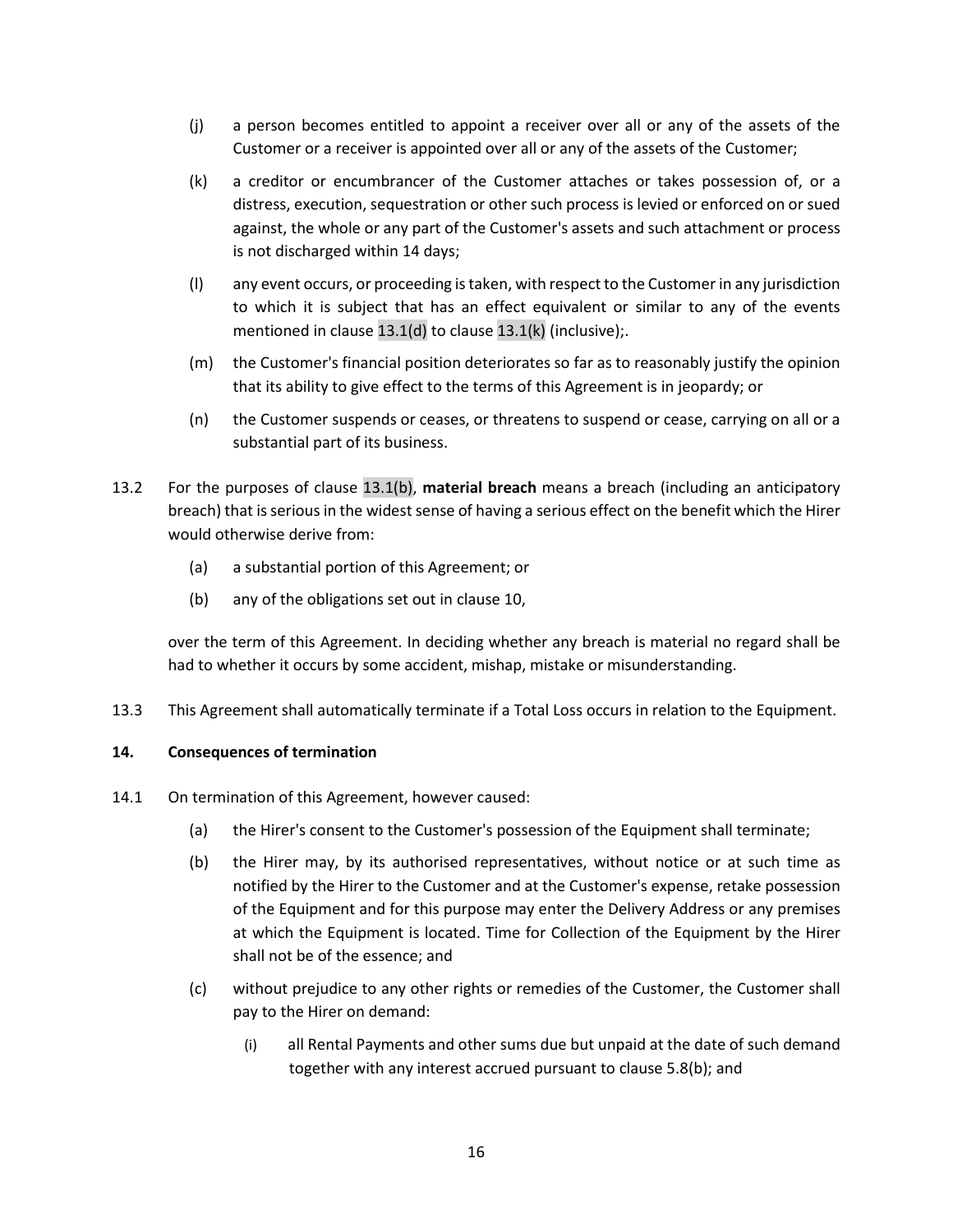- <span id="page-16-0"></span>(ii) any costs and expenses incurred by the Hirer in recovering the Equipment or in collecting any sums due under this Agreement (including any storage, insurance, repair, transport, legal and remarketing costs).
- 14.2 On termination of this Agreement pursuant to [clause 13.1](#page-14-3) and/or any other repudiation of this Agreement by the Customer which is accepted by the Hirer or pursuant to [clause 13.3,](#page-15-1) without prejudice to any other rights or remedies of the Hirer, the Customer shall pay to the Hirer on demand a sum equal to the whole of the Rental Payments that would (but for the termination) have been payable if the agreement had continued from the date of such demand to the end of the Hire Period.
- 14.3 The sums payable pursuant to [clause 14.2](#page-16-0) shall be agreed compensation for the Hirer's loss and shall be payable in addition to the sums payable pursuant to clause  $14.1(c)$ . Such sums may be partly or wholly recovered from any Deposit.
- 14.4 Any provision of this Agreement that expressly or by implication is intended to come into or continue in force on or after termination or expiry of this Agreement shall remain in full force and effect.
- 14.5 Termination or expiry of this Agreement shall not affect any rights, remedies, obligations or liabilities of the parties that have accrued up to the date of termination or expiry, including the right to claim damages in respect of any breach of the agreement which existed at or before the date of termination or expiry.

## **15. Force majeure**

The Hirer shall not be in breach of this Agreement nor liable for delay in performing, or failure to perform, any of its obligations under this Agreement if such delay or failure results from events, circumstances or causes beyond its reasonable control including, without limitation, any local authority, Government, agency or other bodies response to any pandemic or epidemic (including Covid-19) and/or any law, practice, provision, guidance or recommendation of any such body as result of the pandemic or epidemic. In such circumstances the time for performance shall be extended by a period equivalent to the period during which performance of the obligation has been delayed or failed to be performed.

# <span id="page-16-2"></span>**16. Confidential information**

- 16.1 Each party undertakes that it shall not at any time during or following the expiry of this Agreement disclose to any person any confidential information concerning the business, affairs, customers, clients or suppliers of the other party, except as permitted b[y clause 16.2.](#page-16-1)
- <span id="page-16-1"></span>16.2 Each party may disclose the other party's confidential information: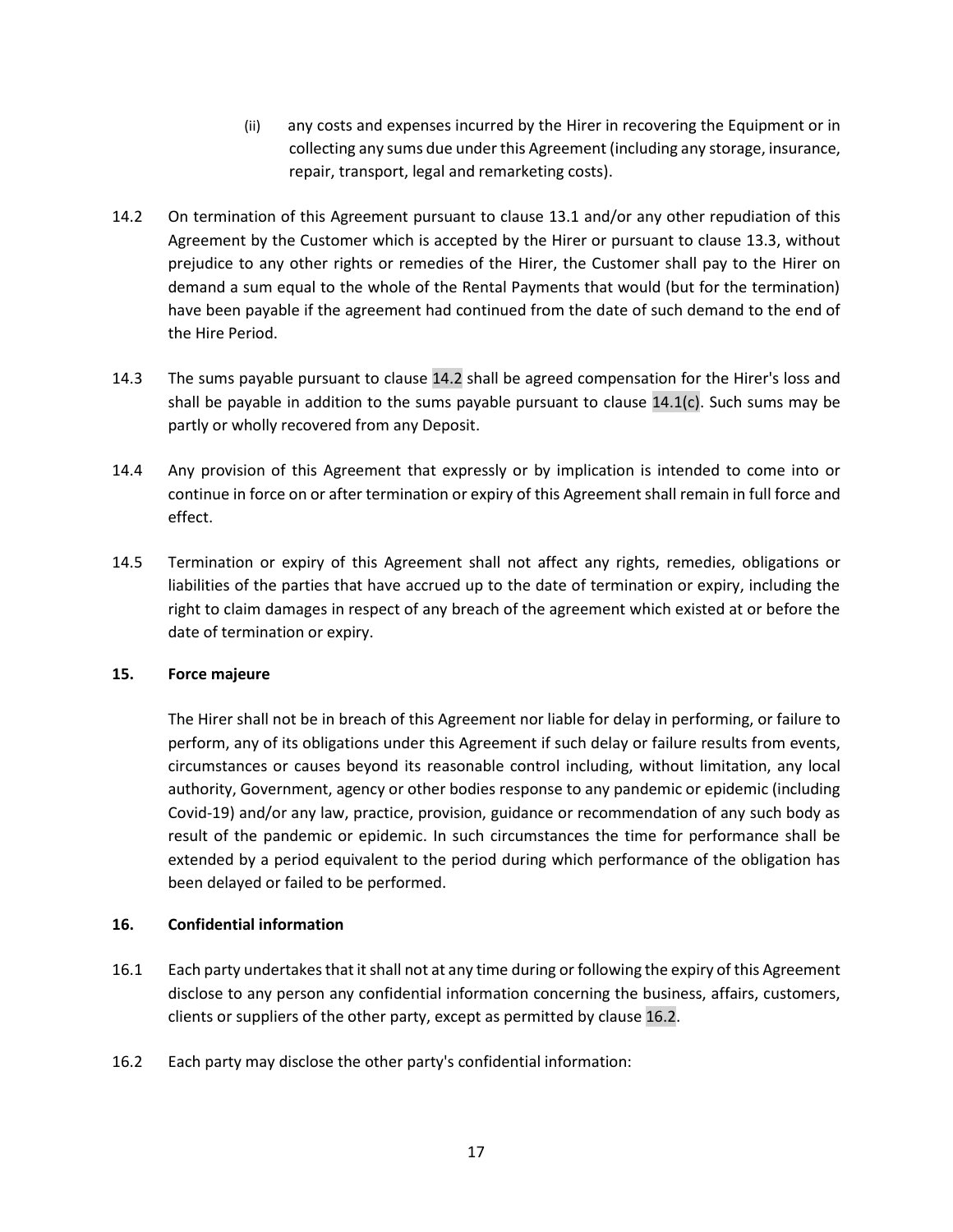- (a) to its employees, officers, representatives or advisers who need to know such information for the purposes of exercising the party's rights or carrying out its obligations under or in connection with this Agreement. Each party shall ensure that its employees, officers, representatives or advisers to whom it discloses the other party's confidential information comply with [clause 16;](#page-16-2) and
- (b) as may be required by law, a court of competent jurisdiction or any governmental or regulatory authority.
- 16.3 Neither party shall use the other party's confidential information for any purpose other than to exercise its rights and perform its obligations under or in connection with this Agreement.

## **17. Assignment and other dealings**

This Agreement is personal to the parties and neither party shall assign, transfer, mortgage, charge, subcontract, delegate, declare a trust over or deal in any other manner with any of its rights and obligations under this Agreement.

#### **18. Entire agreement**

- 18.1 This Agreement constitutes the entire agreement between the parties and supersedes and extinguishes all previous agreements, promises, assurances, warranties, representations and understandings between them, whether written or oral, relating to its subject matter.
- 18.2 Each party acknowledges that in entering into this Agreement it does not rely on any statement, representation, assurance or warranty (whether made innocently or negligently) that is not set out in this Agreement. Each party agrees that it shall have no claim for innocent or negligent misrepresentation or negligent misstatement based on any statement in this Agreement.

## **19. Variation**

No variation of this Agreement shall be effective unless it is in writing and signed by the parties (or their authorised representatives).

#### **20. No partnership or agency**

- 20.1 Nothing in this Agreement is intended to, or shall be deemed to, establish any partnership or joint venture between any of the parties, constitute any party the agent of another party, or authorise any party to make or enter into any commitments for or on behalf of any other party.
- 20.2 Each party confirms it is acting on its own behalf and not for the benefit of any other person.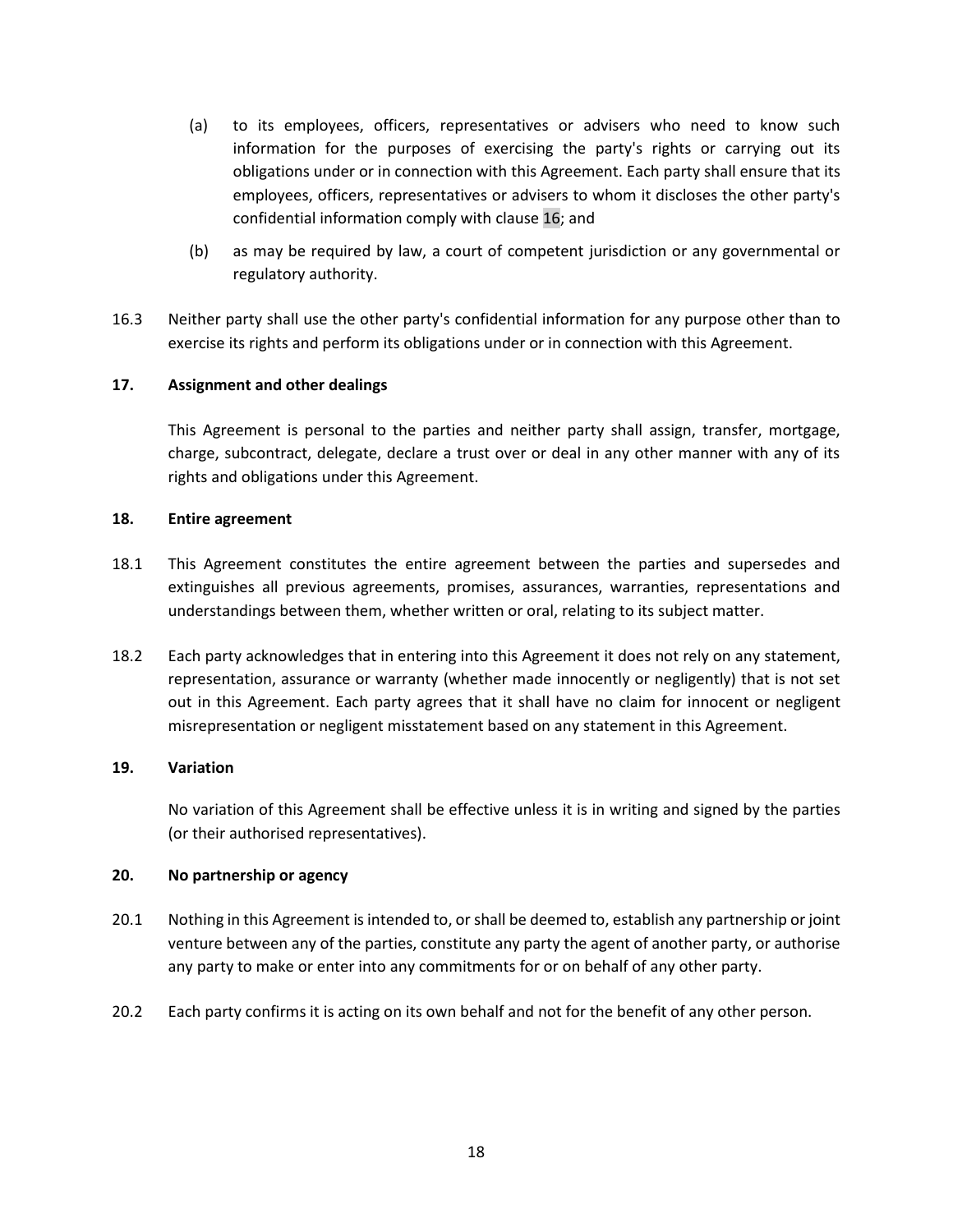#### **21. Further assurance**

Each party shall, and shall use all reasonable endeavours to procure that any necessary third party shall, promptly execute and deliver such documents and perform such acts as may reasonably be required for the purpose of giving full effect to this Agreement.

## **22. Counterparts**

22.1 This Agreement may be executed in any number of counterparts, each of which shall constitute a duplicate original, but all the counterparts shall together constitute the one agreement.

#### **23. Third party rights**

Unless it expressly states otherwise, this Agreement does not give rise to any rights under the Contracts (Rights of Third Parties) Act 1999 to enforce any term of this Agreement. The rights of the parties to rescind or vary this Agreement are not subject to the consent of any other person.

#### **24. Notices**

- 24.1 Any notice or other communication given to a party under or in connection with this Agreement shall be in writing and shall be:
	- (a) delivered by hand or by pre-paid first-class post or other next working day delivery service at its registered office (if a company) or its principal place of business (in any other case); or
	- (b) sent by email to the address notified by one party to the other party from time to time.
- 24.2 Any notice or communication shall be deemed to have been received:
	- (a) if delivered by hand, at the time the notice is left at the proper address;
	- (b) if sent by pre-paid first class post or other next working day delivery service, at 9.00 am on the second Business Day after posting; or
	- (c) if sent by email, at the time of transmission, or, if this time falls outside business hours in the place of receipt, where business hours resume. In this clause 24.2(c), business hours means 9.00am to 5.00pm Monday to Friday on a day that is not a public holiday in the place of receipt.
- 24.3 This clause does not apply to the service of any proceedings or other documents in any legal action or, where applicable, any arbitration or other method of dispute resolution.

#### **25. Waiver**

No failure or delay by a party to exercise any right or remedy provided under this Agreement or by law shall constitute a waiver of that or any other right or remedy, nor shall it prevent or restrict